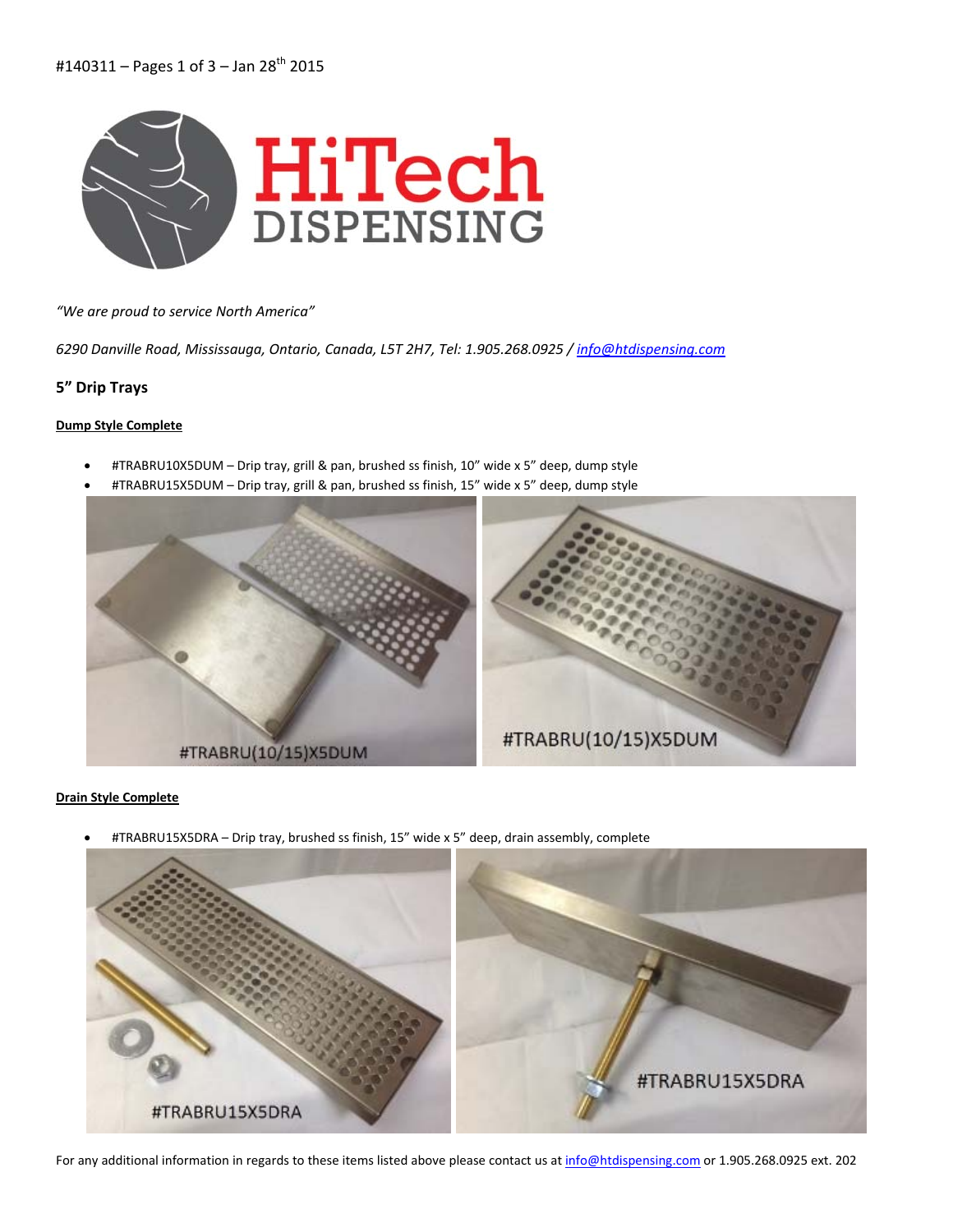

*"We are proud to service North America"*

*6290 Danville Road, Mississauga, Ontario, Canada, L5T 2H7, Tel: 1.905.268.0925 / info@htdispensing.com*

## **5" Drip Trays**

#### **Drain Style Complete (continued)**

- #TRABRU20X5DRA2 Drip tray, brushed ss finish, 20" wide x 5" deep, 2 drain assembles, complete
- #TRABRU25X5DRA2 Drip tray, brushed ss finish, 25" wide x 5" deep, 2 drain assembles, complete
- #TRABRU30X5DRA2 Drip tray, brushed ss finish, 30" wide x 5" deep, 2 drain assembles, complete
- #TRABRU35X5DRA2 Drip tray, brushed ss finish, 35" wide x 5" deep, 2 drain assembles, complete
- #TRABRU40X5DRA2 Drip tray, brushed ss finish, 40" wide x 5" deep, 2 drain assembles, complete



#### **Rinser Style Complete**

• #TRABRU15X5DRARINCOM – Drip tray, brushed ss finish, 15" wide x 5" deep, drain & rinser assembly, complete



For any additional information in regards to these items listed above please contact us at info@htdispensing.com or 1.905.268.0925 ext. 202